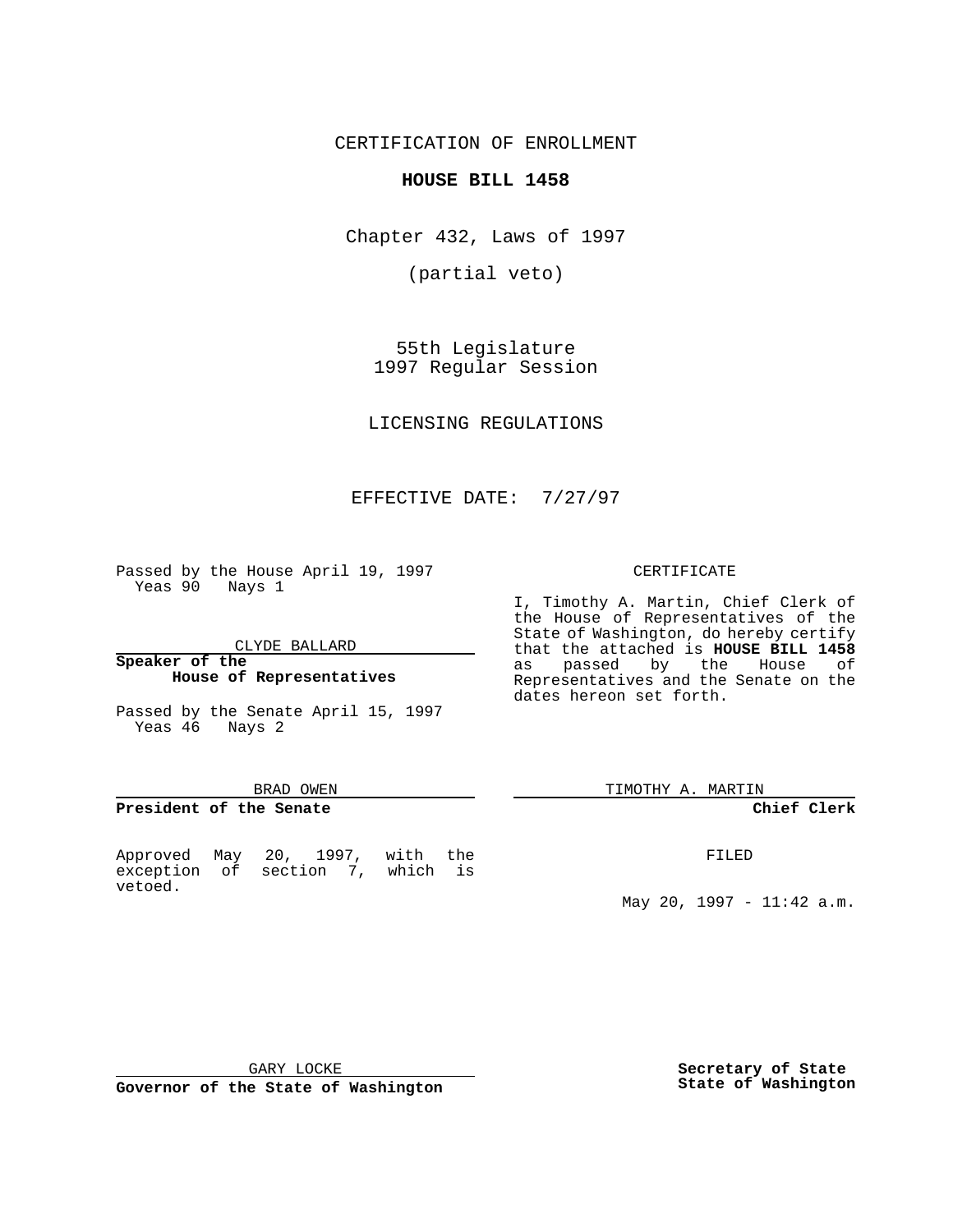## **HOUSE BILL 1458** \_\_\_\_\_\_\_\_\_\_\_\_\_\_\_\_\_\_\_\_\_\_\_\_\_\_\_\_\_\_\_\_\_\_\_\_\_\_\_\_\_\_\_\_\_\_\_

\_\_\_\_\_\_\_\_\_\_\_\_\_\_\_\_\_\_\_\_\_\_\_\_\_\_\_\_\_\_\_\_\_\_\_\_\_\_\_\_\_\_\_\_\_\_\_

Passed Legislature - 1997 Regular Session

AS AMENDED BY THE SENATE

### **State of Washington 55th Legislature 1997 Regular Session**

**By** Representatives Zellinsky, Fisher and Robertson; by request of Department of Licensing

Read first time 01/28/97. Referred to Committee on Transportation Policy & Budget.

 AN ACT Relating to licensing; amending RCW 46.70.023, 46.70.051, 46.12.170, 46.12.370, and 82.44.060; adding a new section to chapter 46.70 RCW; adding a new section to chapter 88.02 RCW; and prescribing penalties.

BE IT ENACTED BY THE LEGISLATURE OF THE STATE OF WASHINGTON:

 **Sec. 1.** RCW 46.70.023 and 1996 c 282 s 1 are each amended to read as follows:

 (1) An "established place of business" requires a permanent, enclosed commercial building located within the state of Washington easily accessible at all reasonable times. The business of a vehicle dealer must be lawfully carried on at an established place of business in accordance with the terms of all applicable building code, zoning, and other land-use regulatory ordinances. A vehicle dealer may display a vehicle for sale only at its established place of business, licensed subagency, or temporary subagency site, except at auction. The dealer shall keep the building open to the public so that the public may contact the vehicle dealer or the dealer's salespersons at all reasonable times. The books, records, and files necessary to conduct the business shall be kept and maintained at that place. The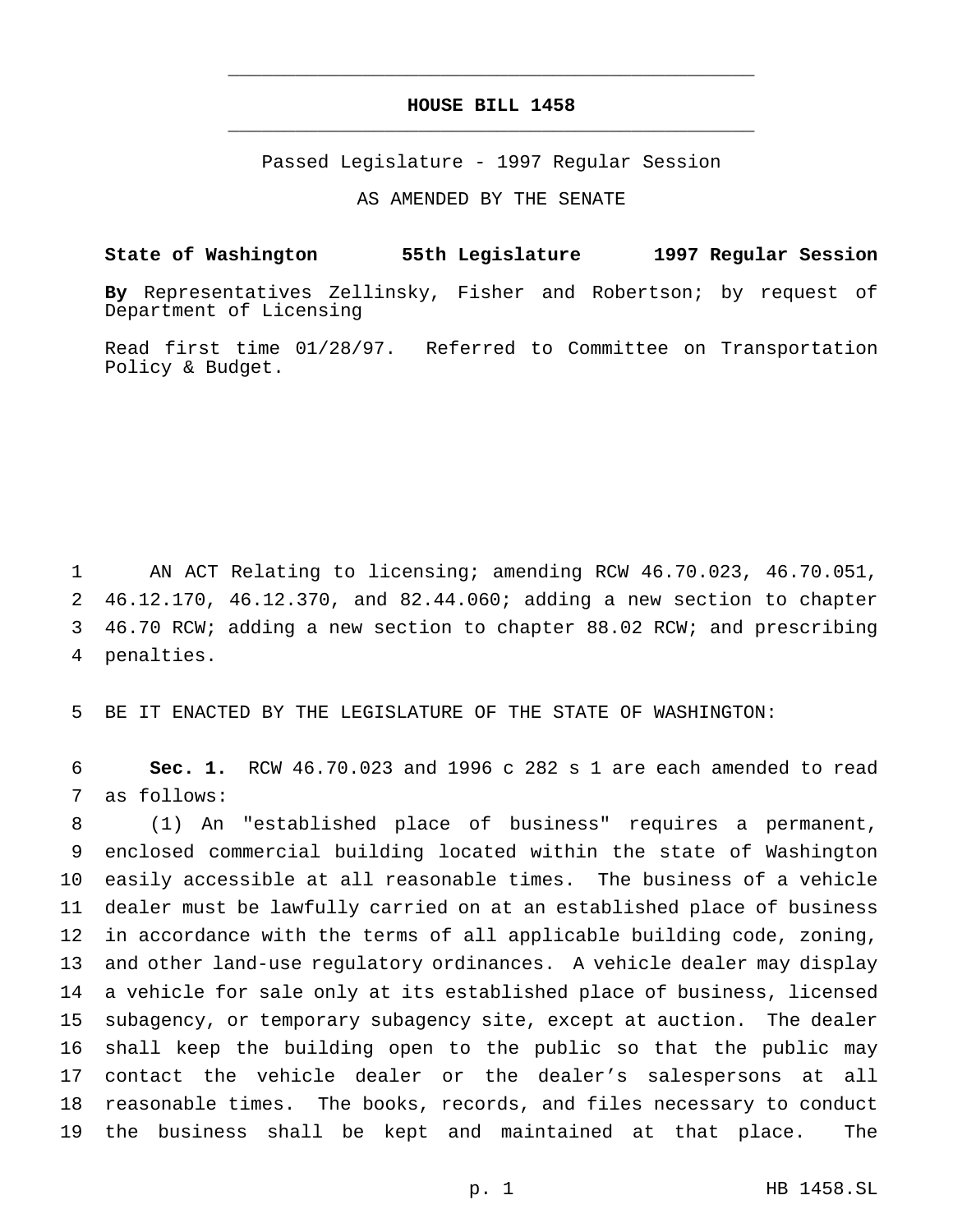established place of business shall display an exterior sign with the business name and nature of the business, such as auto sales, permanently affixed to the land or building, with letters clearly visible to the major avenue of traffic. A room or rooms in a hotel, rooming house, or apartment house building or part of a single or multiple-unit dwelling house may not be considered an "established place of business" unless the ground floor of such a dwelling is devoted principally to and occupied for commercial purposes and the dealer offices are located on the ground floor. A mobile office or mobile home may be used as an office if it is connected to utilities and is set up in accordance with state law. A state-wide trade association representing manufactured housing dealers shall be permitted to use a manufactured home as an office if the office complies with all other applicable building code, zoning, and other land-use regulatory ordinances. This subsection does not apply to auction companies that do not own vehicle inventory or sell vehicles from an auction yard.

 (2) An auction company shall have office facilities within the state. The books, records, and files necessary to conduct the business shall be maintained at the office facilities. All storage facilities for inventory shall be listed with the department, and shall meet local zoning and land use ordinances. An auction company shall maintain a telecommunications system.

 (3) Auction companies shall post their vehicle dealer license at each auction where vehicles are offered, and shall provide the department with the address of the auction at least three days before the auction.

 (4) If a dealer maintains a place of business at more than one location or under more than one name in this state, he or she shall designate one location as the principal place of business of the firm, one name as the principal name of the firm, and all other locations or names as subagencies. A subagency license is required for each and every subagency: PROVIDED, That the department may grant an exception to the subagency requirement in the specific instance where a licensed dealer is unable to locate their used vehicle sales facilities adjacent to or at the established place of business. This exception shall be granted and defined under the promulgation of rules consistent with the Administrative Procedure Act.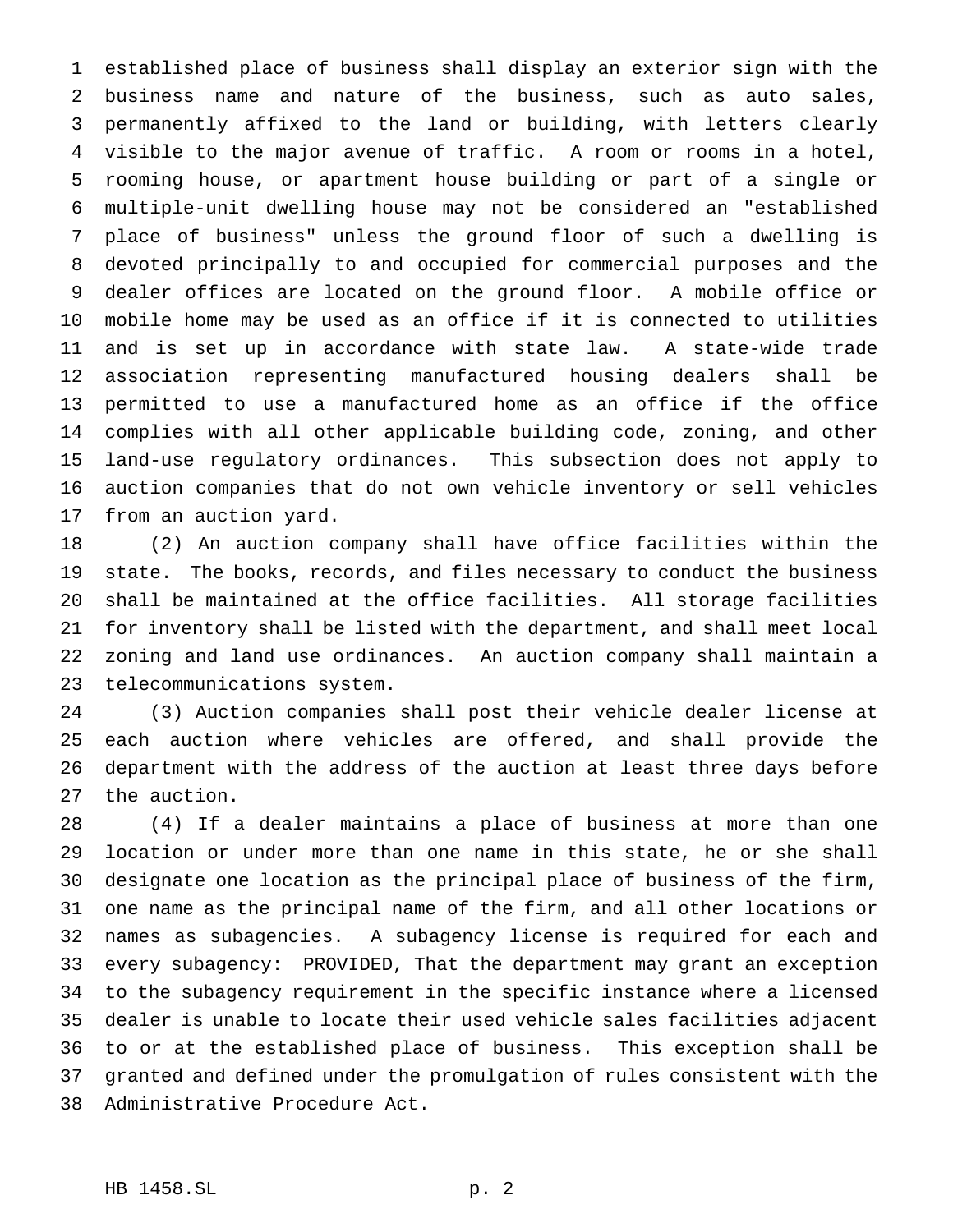(5) All vehicle dealers shall maintain ownership or leasehold throughout the license year of the real property from which they do business. The dealer shall provide the department with evidence of ownership or leasehold whenever the ownership changes or the lease is terminated.

 (6) A subagency shall comply with all requirements of an established place of business, except that subagency records may be kept at the principal place of business designated by the dealer. Auction companies shall comply with the requirements in subsection (2) of this section.

 (7) A temporary subagency shall meet all local zoning and building codes for the type of merchandising being conducted. The dealer license certificate shall be posted at the location. No other requirements of an established place of business apply to a temporary subagency. Auction companies are not required to obtain a temporary subagency license.

 (8) A wholesale vehicle dealer shall have office facilities in a commercial building within this state, and all storage facilities for inventory shall be listed with the department, and shall meet local zoning and land use ordinances. A wholesale vehicle dealer shall maintain a telecommunications system. An exterior sign visible from the nearest street shall identify the business name and the nature of 23 business. ((A wholesale dealer need not maintain a display area as 24 required in this section.)) When two or more vehicle dealer businesses share a location, all records, office facilities, and inventory, if any, must be physically segregated and clearly identified.

 (9) A retail vehicle dealer shall be open during normal business hours, maintain office and display facilities in a commercially zoned location or in a location complying with all applicable building and land use ordinances, and maintain a business telephone listing in the local directory. When two or more vehicle dealer businesses share a location, all records, office facilities, and inventory shall be physically segregated and clearly identified.

 (10) ((A listing dealer need not have a display area if the dealer does not physically maintain any vehicles for display.

  $(11)$ ) A subagency license is not required for a mobile home dealer to display an on-site display model, a consigned mobile home not relocated from its site, or a repossessed mobile home if sales are handled from a principal place of business or subagency. A mobile home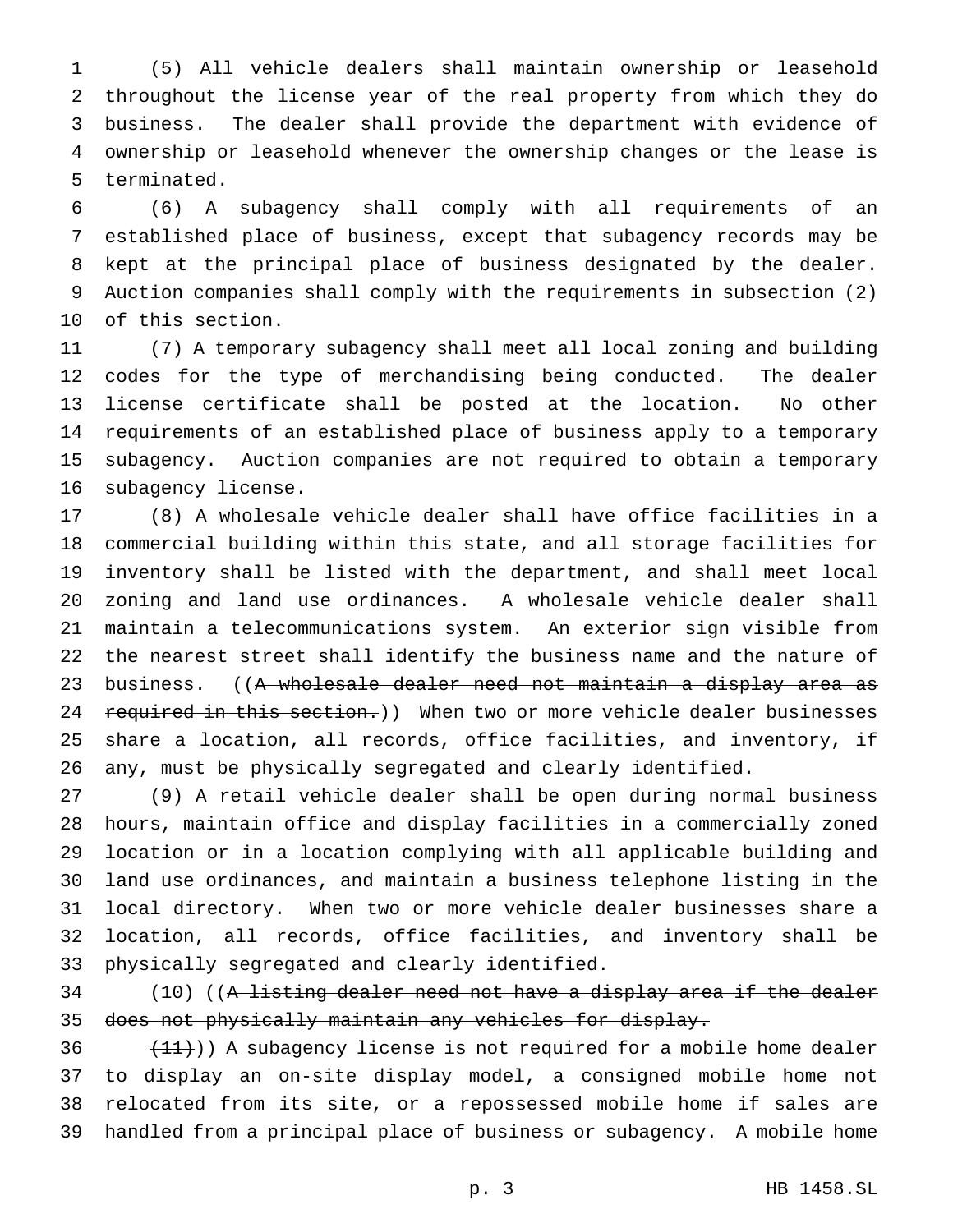dealer shall identify on-site display models, repossessed mobile homes, and those consigned at their sites with a sign that includes the dealer's name and telephone number.

 (( $\left(\frac{12}{12}\right)$ ) (11) Every vehicle dealer shall advise the department of the location of each and every place of business of the firm and the name or names under which the firm is doing business at such location or locations. If any name or location is changed, the dealer shall notify the department of such change within ten days. The license issued by the department shall reflect the name and location of the firm and shall be posted in a conspicuous place at that location by the dealer.

 $((+13))$   $(12)$  A vehicle dealer's license shall upon the death or incapacity of an individual vehicle dealer authorize the personal representative of such dealer, subject to payment of license fees, to continue the business for a period of six months from the date of the death or incapacity.

 NEW SECTION. **Sec. 2.** A new section is added to chapter 46.70 RCW to read as follows:

 The director may deny a license under this chapter when the application is a subterfuge that conceals the real person in interest whose license has been denied, suspended, or revoked for cause under this chapter and the terms have not been fulfilled or a civil penalty has not been paid, or the director finds that the application was not filed in good faith. This section does not preclude the department from taking an action against a current licensee.

 NEW SECTION. **Sec. 3.** A new section is added to chapter 88.02 RCW to read as follows:

 The director may deny a license under this chapter when the application is a subterfuge that conceals the real person in interest whose license has been denied, suspended, or revoked for cause under this chapter and the terms have not been fulfilled or a civil penalty has not been paid, or the director finds that the application was not filed in good faith. This section does not preclude the department from taking an action against a current licensee.

 **Sec. 4.** RCW 46.70.051 and 1996 c 282 s 2 are each amended to read as follows:

HB 1458.SL p. 4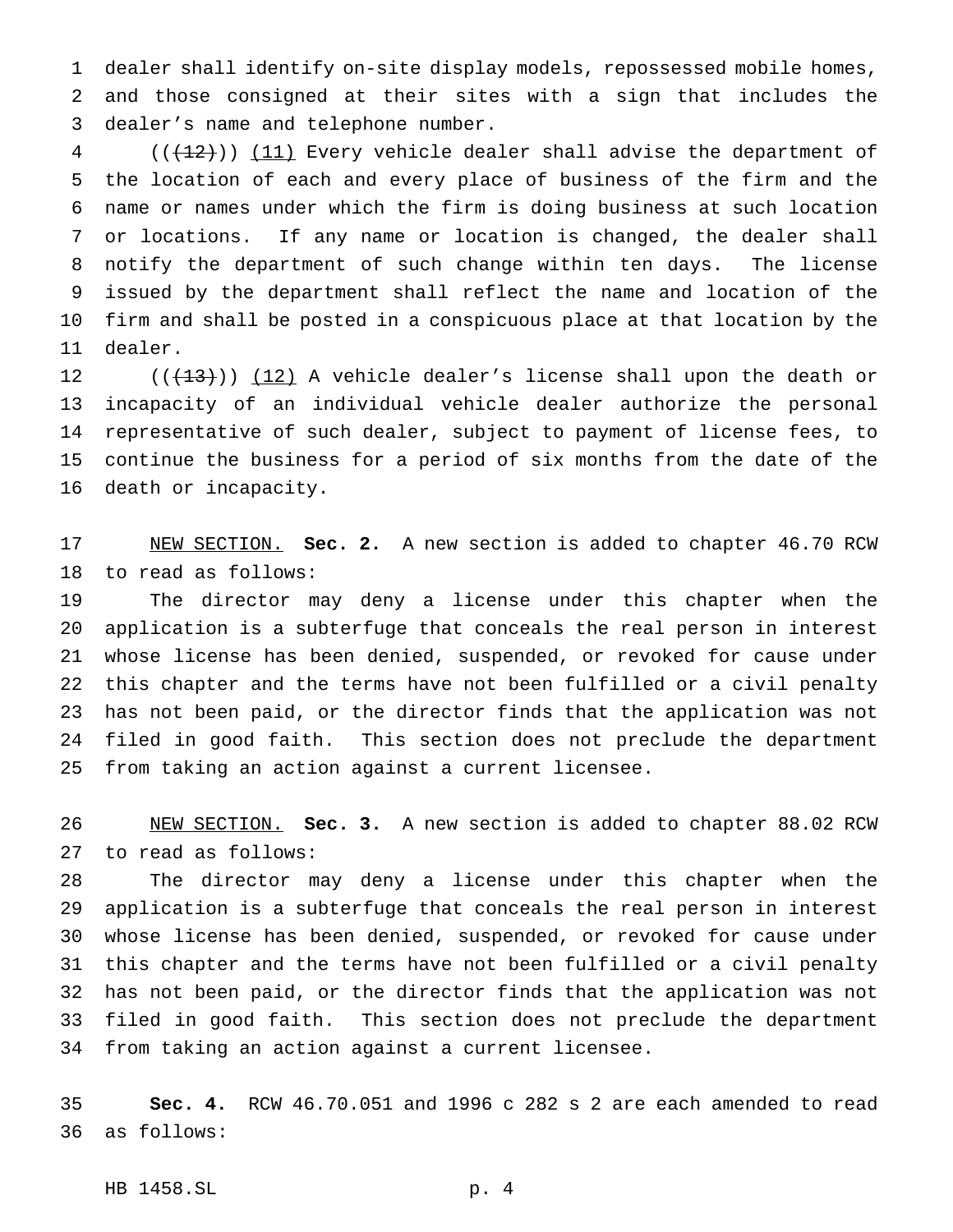(1) After the application has been filed, the fee paid, and bond posted, if required, the department shall, if no denial order is in effect and no proceeding is pending under RCW 46.70.101, issue the appropriate license, which license, in the case of a vehicle dealer, shall designate the classification of the dealer. Nothing prohibits a vehicle dealer from obtaining licenses for more than one classification, and nothing prevents any vehicle dealer from dealing in other classes of vehicles on an isolated basis.

 (2) An auction company licensed under chapter 18.11 RCW may sell at auction all classifications of vehicles under a motor vehicle dealer's license issued under this chapter including motor vehicles, miscellaneous type vehicles, and mobile homes and travel trailers.

 (3) At the time the department issues a vehicle dealer license, the department shall provide to the dealer a current, up-to-date vehicle dealer manual setting forth the various statutes and rules applicable to vehicle dealers. In addition, at the time any such license is renewed under RCW 46.70.083, the department shall provide the dealer with any updates or current revisions to the vehicle dealer manual.

19 (4) The department may contract with responsible private parties to provide them elements of the vehicle data base on a regular basis. The private parties may only disseminate this information to licensed vehicle dealers.

 (a) Subject to the disclosure agreement provisions of RCW 46.12.380 and the requirements of Executive Order 97-01, the department may provide to the contracted private parties the following information:

26 (i) All vehicle and title data necessary to accurately disclose 27 known title defects, brands, or flags and odometer discrepancies;

 (ii) All registered and legal owner information necessary to 29 determine true ownership of the vehicle and the existence of any recorded liens, including but not limited to liens of the department of social and health services or its successor; and

 (iii) Any data in the department's possession necessary to 33 calculate the motor vehicle excise tax, license, and registration fees including information necessary to determine the applicability of regional transit authority excise and use tax surcharges.

 (b) The department may provide this information in any form the 37 contracted private party and the department agree upon, but if the data is to be transmitted over the Internet or similar public network from the department to the contracted private party, it must be encrypted.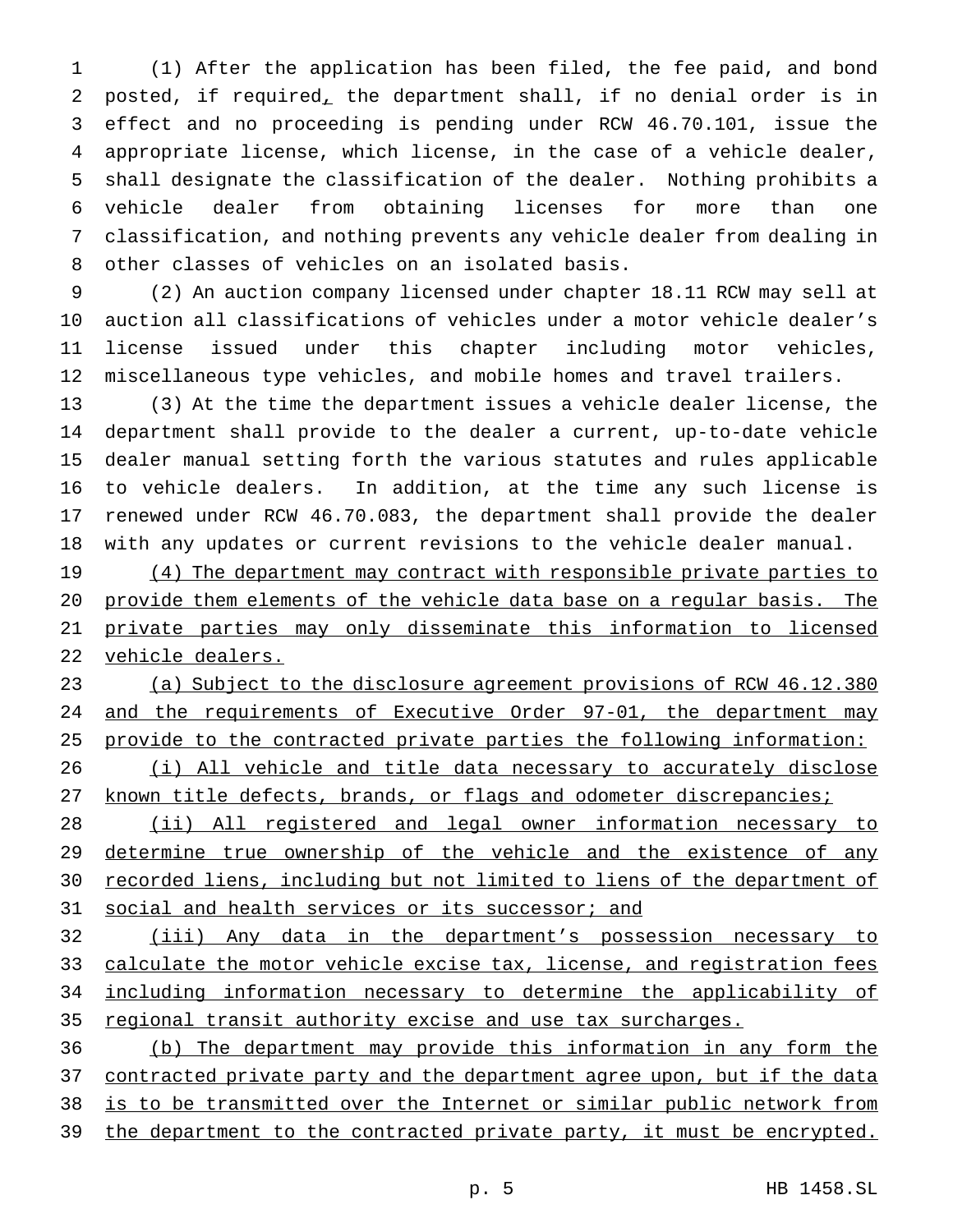(c) The department shall give these contracted private parties advance written notice of any change in the information referred to in (a)(i), (ii), or (iii) of this subsection, including information 4 pertaining to the calculation of motor vehicle excise taxes.

 (d) The department shall revoke a contract made under this subsection (4) with a private party who disseminates information from 7 the vehicle data base to anyone other than a licensed vehicle dealer. 8 A private party who obtains information from the vehicle data base 9 under a contract with the department and disseminates any of that 10 information to anyone other than a licensed vehicle dealer is guilty of a gross misdemeanor punishable under chapter 9A.20 RCW.

 (e) Nothing in this subsection (4) authorizes a vehicle dealer or any other organization or entity not otherwise appointed as a vehicle 14 licensing subagent under RCW 46.01.140 to perform any of the functions 15 of a vehicle licensing subagent so appointed.

 **Sec. 5.** RCW 46.12.170 and 1994 c 262 s 6 are each amended to read as follows:

 If, after a certificate of ownership is issued, a security interest is granted on the vehicle described therein, the registered owner or secured party shall, within ten days thereafter, present an application to the department, to which shall be attached the certificate of ownership last issued covering the vehicle, or such other documentation as may be required by the department, which application shall be upon a form provided by the department and shall be accompanied by a fee of one dollar and twenty-five cents in addition to all other fees. The department, if satisfied that there should be a reissue of the certificate, shall note such change upon the vehicle records and issue to the secured party a new certificate of ownership.

 Whenever there is no outstanding secured obligation and no commitment to make advances and incur obligations or otherwise give value, the secured party must assign the certificate of ownership to 32 the debtor or the debtor's assignee or transferee, and transmit the certificate to the department with an accompanying fee of one dollar and twenty-five cents in addition to all other fees. The department shall then issue a new certificate of ownership and transmit it to the 36 owner. If the affected secured party fails to either assign the certificate of ownership to the debtor or the debtor's assignee or 38 transferee or transmit the certificate of ownership to the department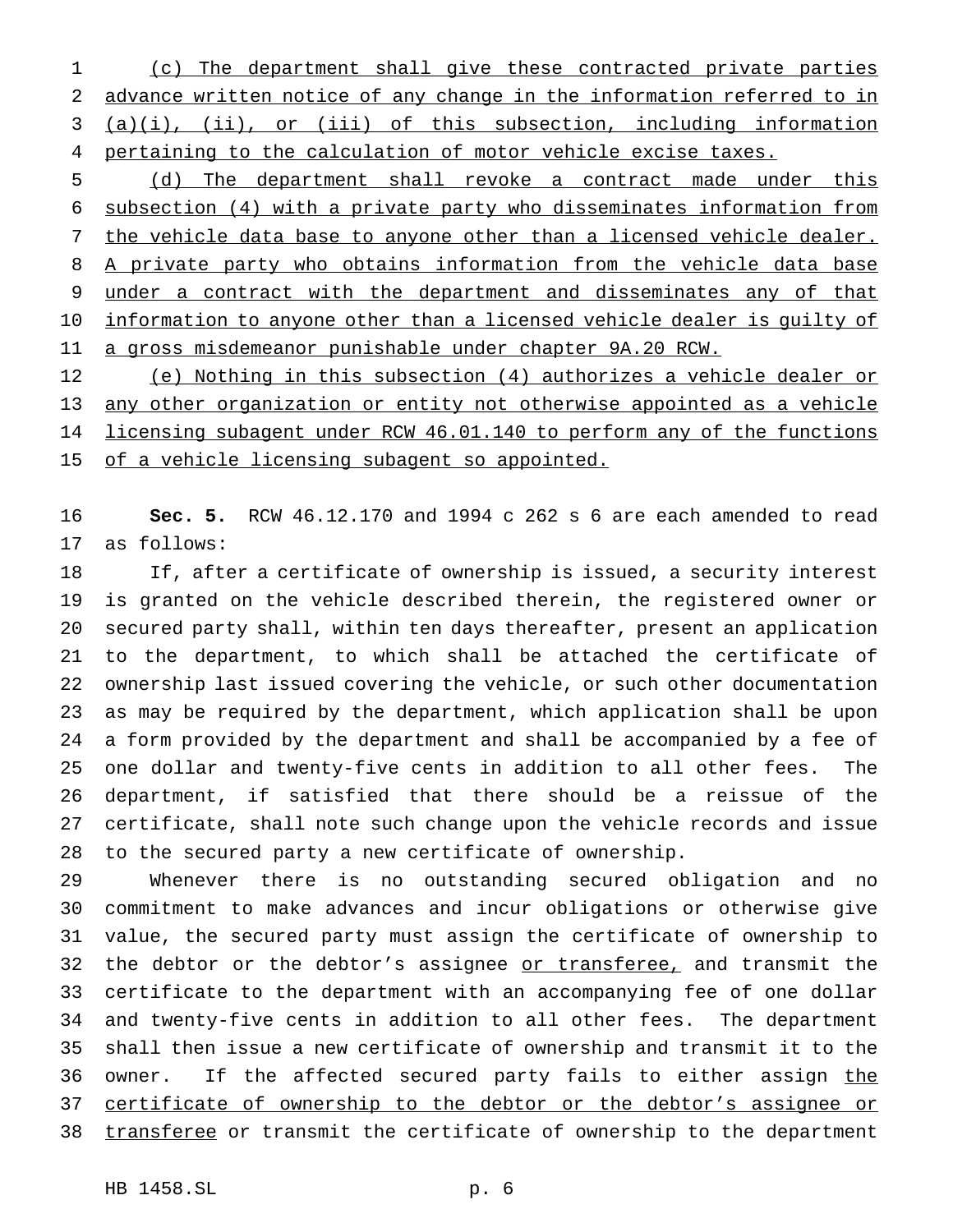within ten days after proper demand, that secured party shall be liable to the debtor or the debtor's assignee or transferee for one hundred 3 dollars, and in addition for any loss caused to the debtor or the 4 debtor's assignee or transferee by such failure.

 **Sec. 6.** RCW 46.12.370 and 1982 c 215 s 1 are each amended to read as follows:

 In addition to any other authority which it may have, the department of licensing may furnish lists of registered and legal owners of motor vehicles only for the purposes specified in this section to:

 (1) The manufacturers of motor vehicles, or their authorized agents, to be used to enable those manufacturers to carry out the provisions of the National Traffic and Motor Vehicle Safety Act of 1966 (15 U.S.C. sec. 1382-1418), including amendments or additions thereto, respecting safety-related defects in motor vehicles;

 (2) Any governmental agency of the United States or Canada, or political subdivisions thereof, to be used by it or by its authorized commercial agents or contractors only in connection with the enforcement of motor vehicle or traffic laws by, or programs related to traffic safety of, that government agency. Only such parts of the list as are required for completion of the work required of the agent or 22 contractor shall be provided to such agent or contractor;  $((\theta \cdot \tau))$ 

23 (3) An authorized agent or contractor of the department, to be used only in connection with providing motor vehicle excise tax, licensing, 25 title, and registration information to motor vehicle dealers; or

 (4) Any business regularly making loans to other persons to finance the purchase of motor vehicles, to be used to assist the person requesting the list to determine ownership of specific vehicles for the purpose of determining whether or not to provide such financing. In the event a list of registered and legal owners of motor vehicles is 31 used for any purpose other than that authorized in ((subsections  $(1)$ ,  $(2)$  and  $(3)$  of)) this section, the manufacturer, governmental agency, 33 authorized agent, contractor, financial institution, or their authorized agents or contractors responsible for the unauthorized disclosure or use will be denied further access to such information by the department of licensing.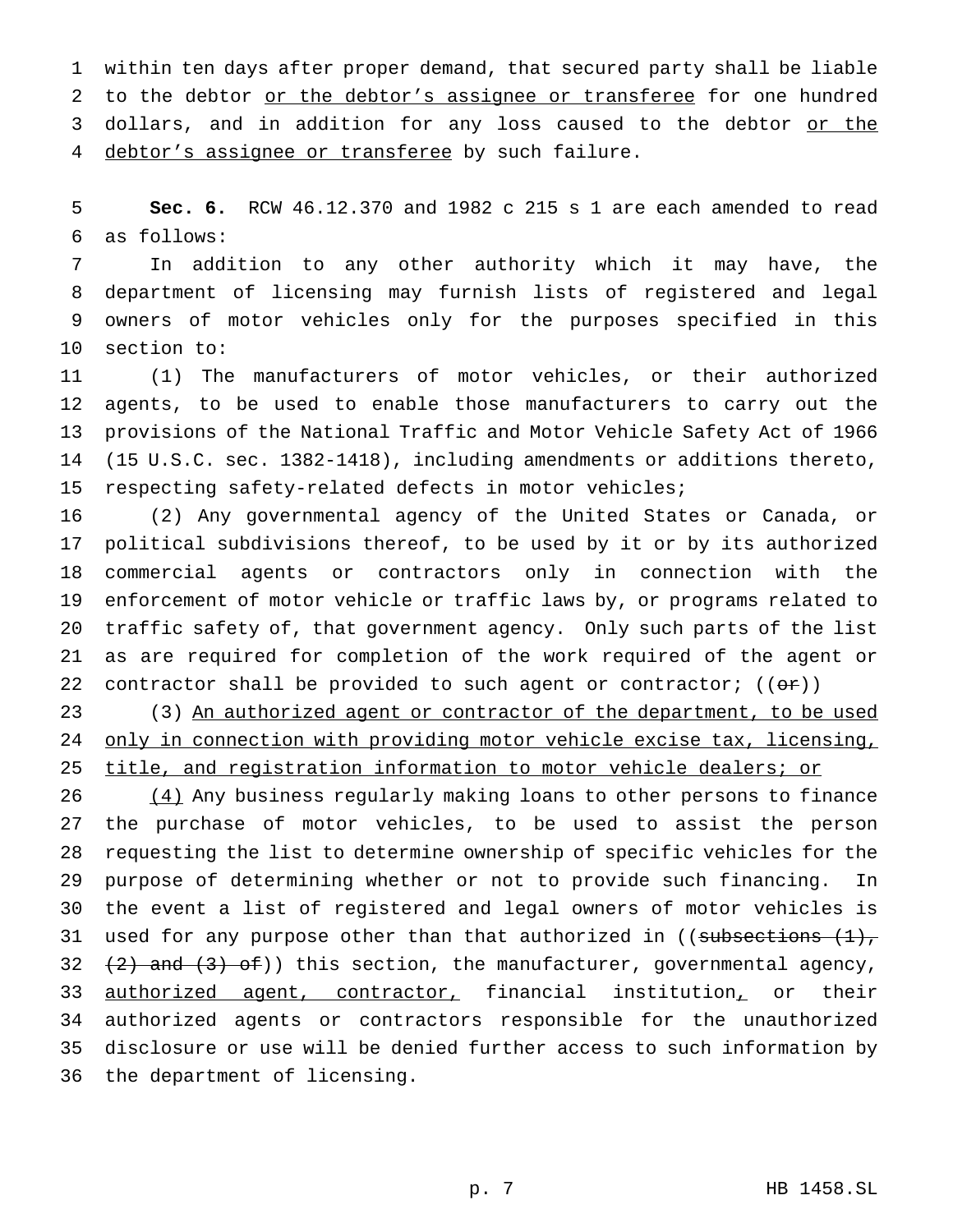\*Sec. 7. RCW 82.44.060 and <sup>1990</sup> <sup>c</sup> <sup>42</sup> <sup>s</sup> <sup>304</sup> are each amended to read as follows:

3 (1) The excise tax hereby imposed shall be due and payable to the department or its agents at the time of registration of <sup>a</sup> motor vehicle. Whenever an application is made to the department or its agents for <sup>a</sup> license for <sup>a</sup> motor vehicle there shall be collected, in addition to the amount of the license fee or renewal license fee, the amount of the excise tax imposed by this chapter, and no dealer's license or license plates, and no license or license plates for <sup>a</sup> motor vehicle shall be issued unless such tax is paid in full. The excise tax hereby imposed shall be collected for each registration year. The excise tax upon <sup>a</sup> motor vehicle licensed for the first time in this state shall be levied for one full registration year commencing on the 14 date of the calendar year designated by the department and ending on 15 the same date of the next succeeding calendar year. For vehicles registered under chapter 46.87 RCW, proportional registration, and for vehicle dealer plates issued under chapter 46.70 RCW, the registration year is the period provided in those chapters: PROVIDED, That the tax 19 shall in no case be less than two dollars except for proportionally registered vehicles.

21 (2) A motor vehicle shall be deemed licensed for the first time in this state when such vehicle was not previously licensed by this state for the registration year immediately preceding the registration year in which the application for license is made or when the vehicle has been registered in another jurisdiction subsequent to any prior registration in this state.

 (3) No additional tax shall be imposed under this chapter upon any vehicle upon the transfer of ownership thereof if the tax imposed with respect to such vehicle has already been paid for the registration year or fraction of <sup>a</sup> registration year in which transfer of ownership occurs.

32 (4) The regional transit authority (RTA) must provide at no cost to 33 the private parties referred to in RCW 46.70.051(4) accurate, up-to-34 date, and easily decipherable excise tax information in a machine 35 readable ASCII text file. This file will allow the contracted private 36 parties to accurately determine which individuals are subject to any 37 such special excise or use taxes and the amount of any such special 38 excise or use taxes. The file must contain the following items: (a) 39 A list of five digit zip codes completely contained within the RTA